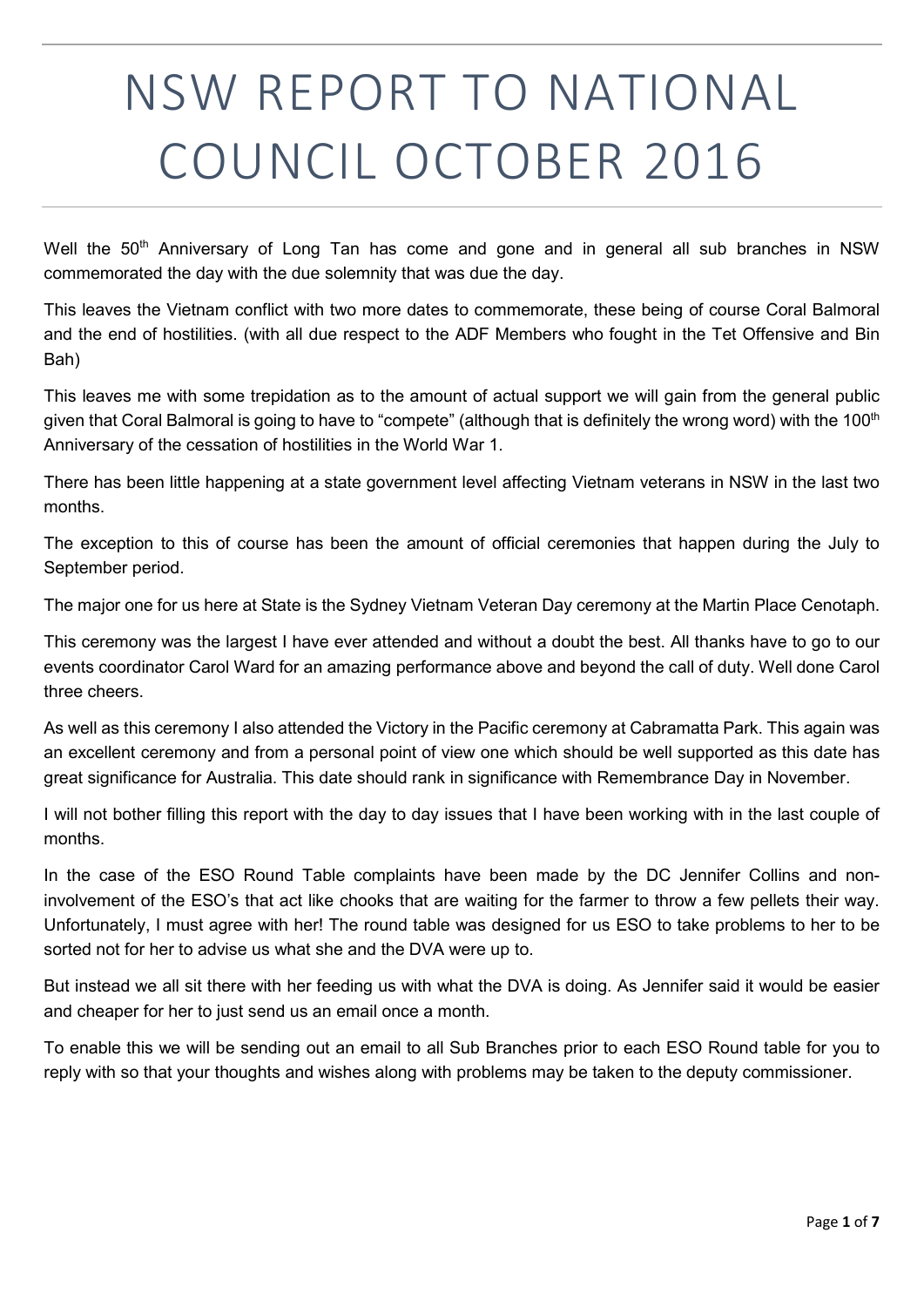## STATE ADVOCATE'S SEPTEMBER REPORT

I have recently attended, and completed, three sessions under the Advocacy Training and Development Program, they include;

Recognition of Prior Learning assessment as a Compensation Advocate level 2.

Training and assessment as an ATDP Mentor.

Training and assessment as an ATDP Assessor.

On 12/13 September I will undergo Recognition of Prior Learning assessment as a Welfare Advocate level 2.

Once these programs receive official endorsement from the Federal Department of Education through the contracted Registered Training Organisation the Recognition of Prior Learning assessment process and general training can commence, hopefully this will be before the end of 2016 but almost certainly will gear up in 2017.

At a later stage Recognition of Prior Learning assessment of Advocates level 3 & 4 will be commenced.

At the same time, it is my understanding that initial training under the ATDP will commence for new advocates.

There is a volume of information available on the DVA web site www.dva.gov.au go to Consultation and Grants, then Advocacy Training for the latest updates on this program.

Applications for some courses are now being accepted and further information is available on the ATDP web site www.atdp.org.au

I can address any specific questions that come to mind conditional on that information be related to unfinished plans by the program administration.

## Ken Foster

Ken Foster OAM JP VVAA NSW Advocate September 2016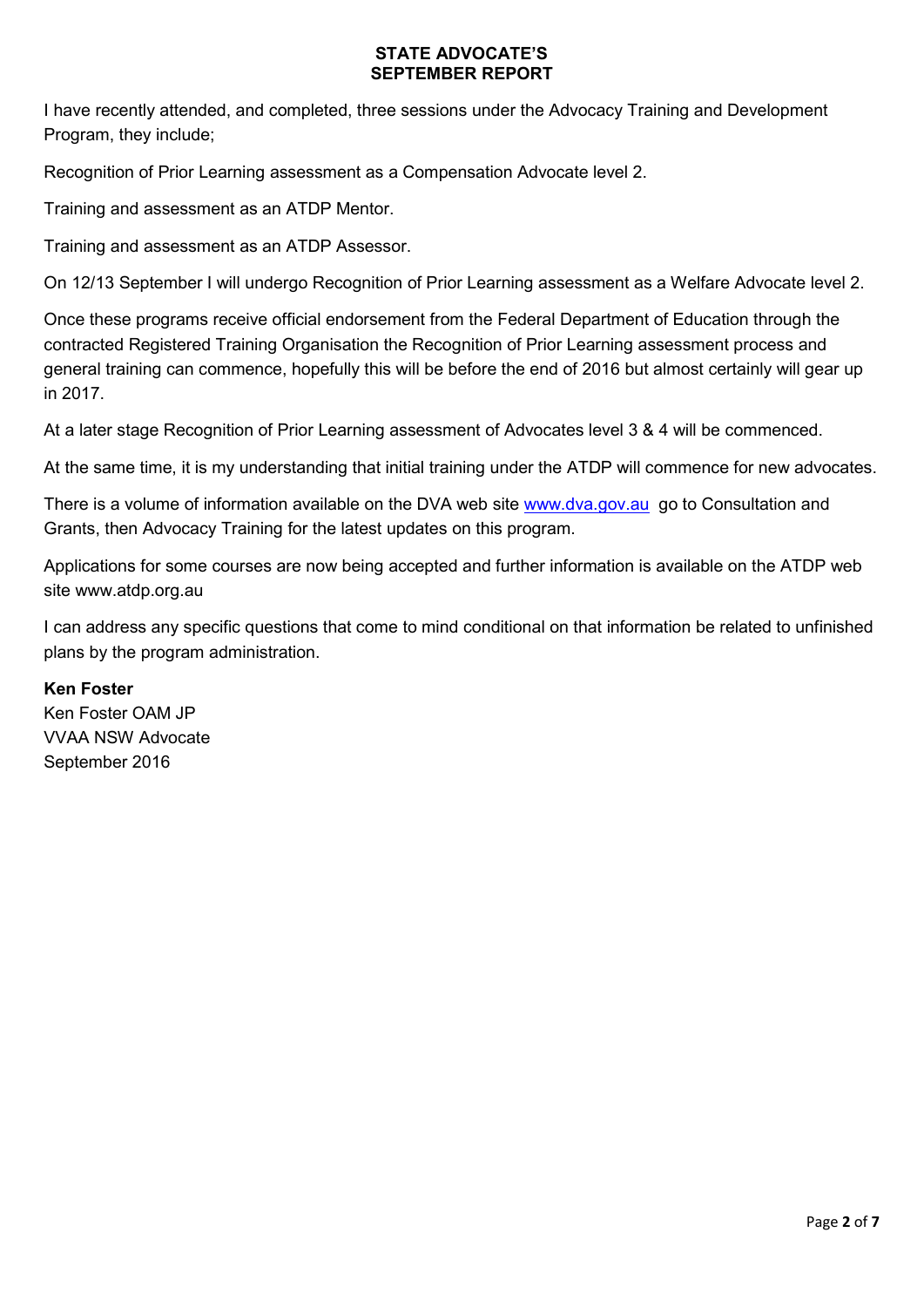# STATE EVENT CO-ORDINATOR'S SEPTEMBER REPORT

Our event at the Sydney Cenotaph went off extremely well for the 50<sup>th</sup> Anniversary. Normie Rowe attended and sang a song "What have you done for Australia", it was very moving and enjoyed by all who attended. He was accompanied by The Australian Army Band who really enjoyed the experience.

In attendance was the Governor and Mrs Hurley, Professor Dame Marie Bashir; Premier Mike Baird; Senator Arthur Sinodinos representing the Australian Government; Senator Sam Dastyari representing the Federal Leader of the Opposition; Minister for Veterans Affairs David Elliott; Ms Jennifer Collins Deputy Commissioner NSW; Ms Katrina Harry Veterans Review Board; representatives of the forces and associations and the RSM Ceremonial.

The former Governor gave the Address of the Day, which I believe was the same one given at St Marys. Dinah Lee and Andy & Pam's grand-daughter Nichola Griffin read a couple of poems.

A young Vietnamese man named Vinh Tran turned up. His father and relatives fought in the Vietnam War and he had his historic jeep from Vietnam with him with the number place "NUIDAT" and wanted to pay respects and heal the Veterans hearts. With the RSM's approval drove his jeep up next to the band.

6 Avn Regt assisted us again this year and I believe they have advised RSM Ceremonial of their willingness to continue doing so.

Many veterans commented that it was so good to have chairs and marquees for them as well as the official guests so I am hopeful that we might be able to continue getting a grant to help pay for these.

A lot of veterans, military and guests said they thought it was the best service they have attended to date which was very pleasing on such a significant occasion.

Carol Ward CSM Event Coordinator

## ST MARYS OUTPOST SEPTEMBER REPORT

As we all know Vietnam Veterans Day 2016 has come, and gone; notwithstanding it's still fitting for me to highlight what happened, before it becomes just a memory.

Thanks to the efforts of Tony Fryer, the vision of a Huey flyover or an actual landing in the RSL Car park, turned from a vision into a reality. The emotional effect on the veterans was very obvious and it is still being talked about.

All in all, the Veterans Day Service was a huge success, everybody involved pulled their weight and were a credit to our organisation.

We were very fortunate that The Honourable, Dame Marie Bashir AD CVO was able to accept an invitation to be our guest speaker, she appeared very comfortable mixing with the members.

St Marys Outpost members and their partners supported the Naval Association Dinner at Rooty Hill RSL , attended the Premiers' Vietnam Veterans function at Government House and Joined the Springwood Veterans Day March.

St Marys Outpost was recently visited by Ms Donna Carpenter, Senior Case co-ordinator and 2 assistants from the DVA, their purpose was to explain the DVA claims process and priorities, with a view to expediting all claims and offering guidance to assist both the veterans and advocates.

Tony Mullavey President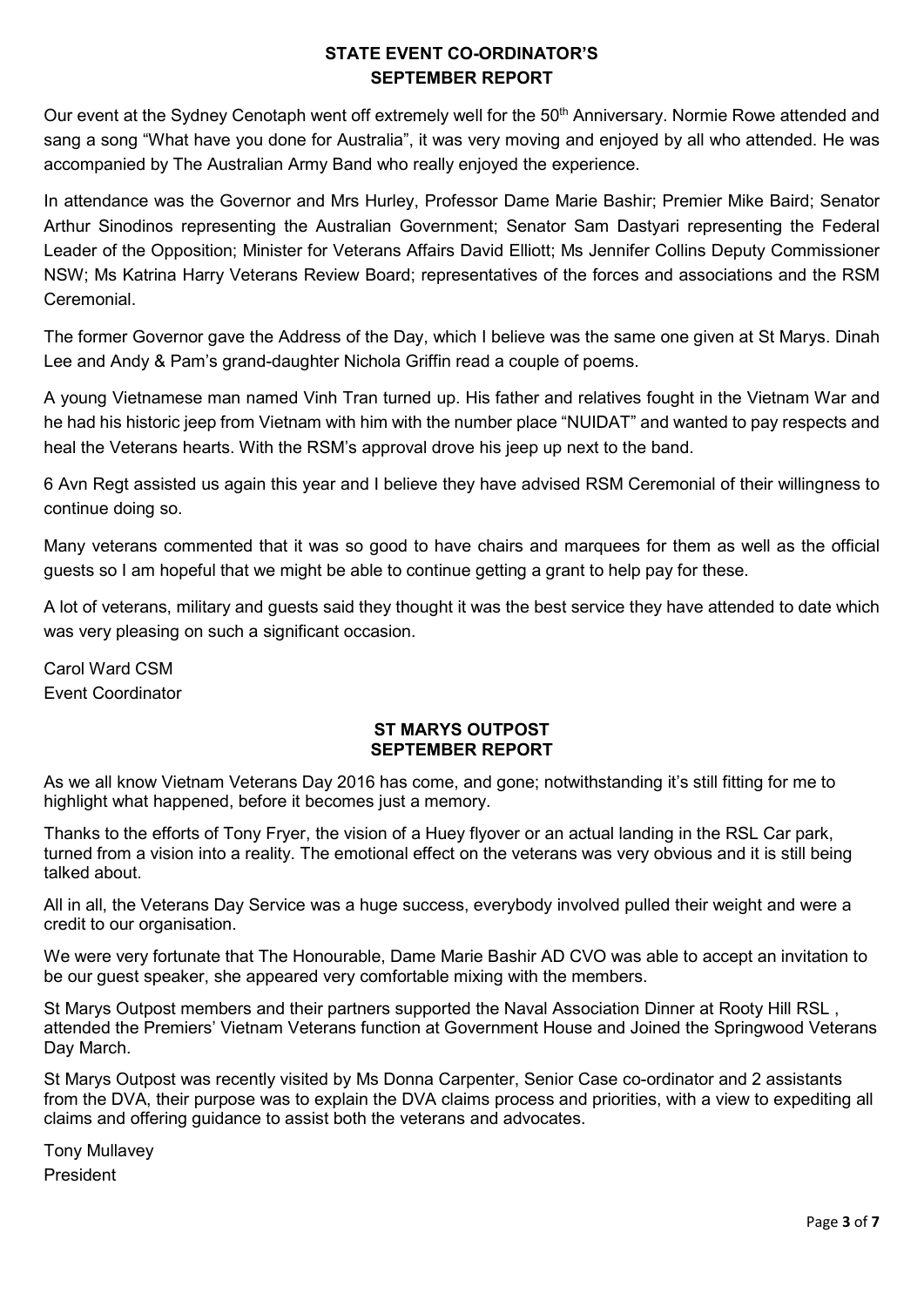# MACARTHUR SEPTEMBER REPORT

- Our current financial Membership as of August,2016 is (157) we have some who have not renewed and some who still visit but have not become financial for whatever reason but we continue to assist them and their families.
	- $\circ$  Sadly we have lost two members since the July meeting they being:
		- **Douglas Neil Robertson (Navy)**
		- **David Compton (Army)**
- Vietnam Veterans' Day Macarthur was again held in Mawson Park Campbelltown on Thursday the 18th August. This year being the 50th Anniversary of the Battle of Long Tan it was acknowledged by the placement of 18 white crosses bearing the names of the 18 Diggers who were killed in the battle and each name was read out and remembered, alongside each cross was an Australian National Flag flying proudly respecting the sacrifice they made to their country. There were some 250 in attendance with 14 local schools being represented, there was a large group from the local Vietnamese community wearing their traditional dress and paying their respect. All levels of government were in attendance being the members themselves paying their respects. At the start of the service a large contingent of Veterans marched on parade and they made very big impression to the crowd displaying their drill skills were still there. There were some 60 wreaths laid the catafalque party were members of School of Military Engineering from Holsworthy Barracks flag party were members of VVAA Macarthur and the band was the Ingleburn RSL/ Campbelltown community pipes and drum band. the bugler was from the Royal Australian Navy Band Sydney, prayers were delivered by the Reverend Nigel Webb from the Denham Court Anglican Church. On completion of the service all attended the Campbelltown RSL for light refreshments.
- Our monthly BBQ's still prove to be a great social gathering where Veterans and their families come together have a meal and catch up. Since changing our meetings to bi-monthly and changing the meeting venue to Dredge cottage prior the monthly BBQ we have a captured audience and our members are much more informed on what is happening in the Sub Branch and the feedback is very positive.
- Since seeking some sponsorship for our Sub Branch I can announce that we now have 5 sponsors, this assist us in the ongoing costs, it has been slow but patience is a virtue they say. I thank all those involved in particular Alan Gale Sub Branch management committee member for his persistence and patience.
- We currently have members away enjoying holidays, overseas interstate, and around the state all reporting in by way of social media, Technology it's a great way to keep in touch especially to keep up with the welfare needs of our members and their families
- The year is moving fast it will soon be Christmas and 2017 is approaching the TIP welfare and Pensions system is now gone and we have to embrace the ATDP system. "Advocacy Training and Development Program"
- This will impact on our current members who are doing welfare and pensions. We need to be aware of the changes to the requirements of the new ATDP specially the following,
	- o Proposed roll out strategy throughout Australia
	- o Mentoring
	- o Assessment
	- o Course cancellation policy
	- o Likely cessation of current TIP courses
	- $\circ$  Training of new Advocates/ Claim advisors in NSW and other States now that no more level 1 TIP courses are being offered.
	- $\circ$  Impact of new ATDP on going professional development of current Advocates / claim advisors, previously many would attend TIP level 1,2 and 3 courses as refreshers.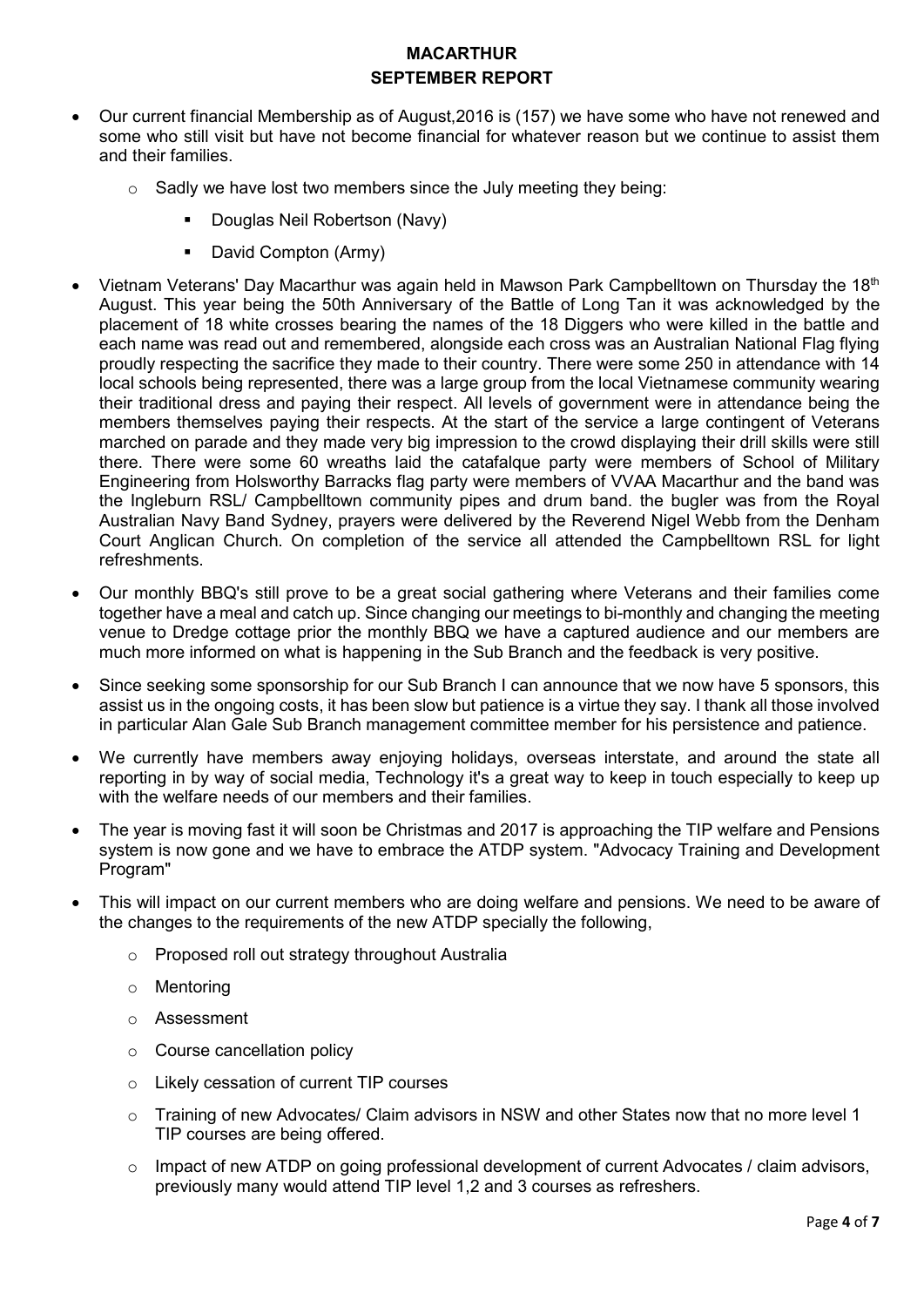These are just some of what needs to be addressed by not just VVAA but all ESO's.

Just a thought of mine and others.

Recently I attended a school reunion in Ayr North Queensland, at the reunion one of the girls I attended school with Husband came over to me and my wife Pauline, his name Stanley Hodder service number 1200509 he served in Vietnam 6 RAR 12 Platoon Battle of Long Tan, Pauline lost three cousins in Vietnam one being Private Paul Large service number 2781704,12 Platoon 6 RAR KIA in the last couple minutes of the battle of Long Tan.

Stan as he known as, spoke to us about Paul who had only been in Vietnam 72 days prior his death at the battle of Long Tan, Stan and Paul had in the short time formed a close friendship, Paul was shot in the head and died instantly Stan said he can still see Paul as if it was yesterday.

It was an emotional time to talk to someone who was not only present when Paul was killed but also in the short time had become very good friends was to say the least an exceptional experience, Both Pauline and Stan were in tears, Stan said there isn't a day that goes by that he doesn't think of Paul in some way and each year on the 18<sup>th</sup> August it's the hardest day of the year for him.

Ray James President VVAA Macarthur Sub Branch Dredge Cottage 303 Queen Street Campbelltown Ph: 02 46280684 Mob: 0400 310178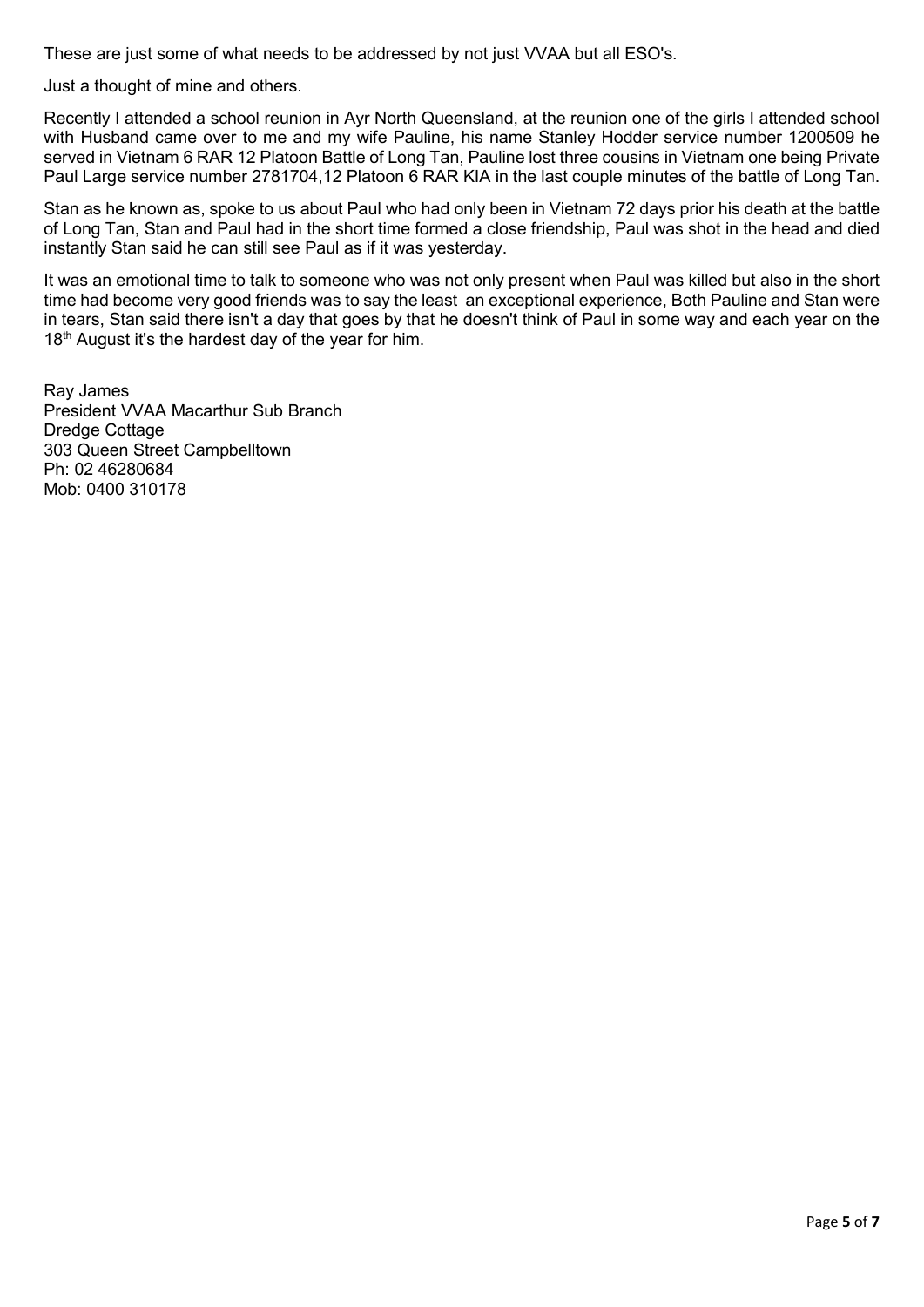#### WAGGA WAGGA SEPTEMBER REPORT

Well welcome to all our members the month has come very quickly. It was a very busy time for a couple of our members, plus we had quite a few visitors for the month.

John Salter put in a big effort to bring us up 2 loads of wood from Tumbarumba, thank you very much John very much appreciated.

The VV Day went off well, Keith our President did a great job, as he was short on with helpers. Big busy days for Keith, to clean up all the shed and toilets and a lot of other yard jobs.

Mal & Jan arrived and Jan got busy doing jobs setting up the things for afternoon tea. Well done to Jan for all her work and for the other ladies for their help also.

We also had great help from Reg Herbert he brought us a load of wood and helped us with the hot water for afternoon. Tea Reg is a good bloke, I have known him over the last, 53 years, in that time I have shore sheep for Reg.

When we started getting rid of Blackberries 10 years ago. The main blokes for this job was Brent Hamstead and Bill Parker, Brent bought up a four 4-wheel motor bike, Bill bought up his ute and a large tank on its back with a water pump. We got it all done at Murraguldrie in 2 years, which it made it all available to be done with a hand spray after that. All the large amount of water that we used was got from Regs place, as we didn't have any water at Murraguldrie at the early times as we didn't have any tanks at that stage.

After we got all the big Blackberries done with the big sprays, we did the rest with hand sprays until the fires went through, the big trees got too dangerous to walk under or camp under or to spray under to which we lost most of the best camping sites with the English types trees in the sites, near the creek where it would have been a great place to camp.

Well a lot of our members are still out doing trips, up north, down south, and overseas hope you all have had great times. We also have had four of our members up at the Roper Bar having great time with the fishing.

Gordon Irvin for on behalf of Committee Southwest NSW and Wagga.